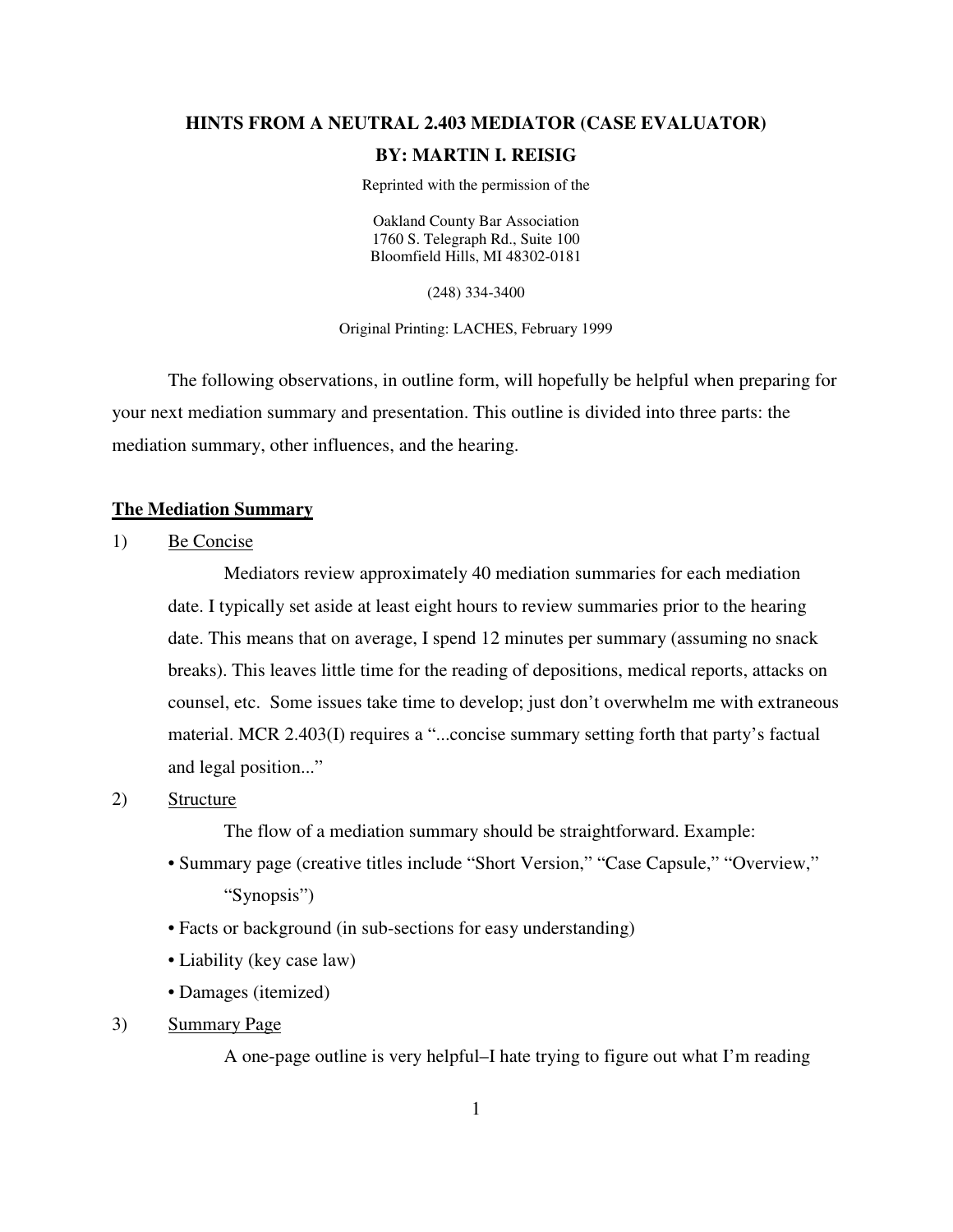and why. An example of a summary page from a defense memorandum:

| Type of Case:   | Slip/Trip in parking lot                                 |
|-----------------|----------------------------------------------------------|
| Date of Loss:   | 00/00/00                                                 |
| Alleged Injury: | Tear to medial and lateral meniscus and bursitis         |
| Actual Injury:  | Bruise to right knee                                     |
| Liability:      | Negligible                                               |
| Damages:        | None proximately connected with plaintiff's alleged fall |

#### 4) Facts or Background

 Use of subsections allows for easy and quick reading. An example of the subsections from a plaintiff's memorandum:

- John Doe (a sympathetic statement about the plaintiff)
- The Dangerous Intersection
- Gross Negligence of the City
- Was the Stop Sign Defective?
- Did Defendants Have Notice?
- Was John Doe Negligent?
- Who Was at Fault?

 A very simple case may not require subsections, but use them when they can make the facts easier to understand.

#### 5) Liability - Key Case Law

 I think most writers under-use key cases in the liability section. A statement of liability pursuant to a leading case is helpful. This should not be a lengthy legal argument. If you think there is a key dispositive case, cite and briefly explain it. While case evaluators are not acting as judges, our evaluation involves an element of predicting what would happen at trial and how a jury will be instructed.

#### 6) Damages–Money: How Much/How Little

 In the damage section, tell the panel what you want and why. A breakdown of how you get to the number helps. Too many summaries skip this exercise. Dollar amounts have to be based on solid reasons–supply them. Do not rely on the wisdom of the panel to determine an award. Help the panel to reach and justify an amount.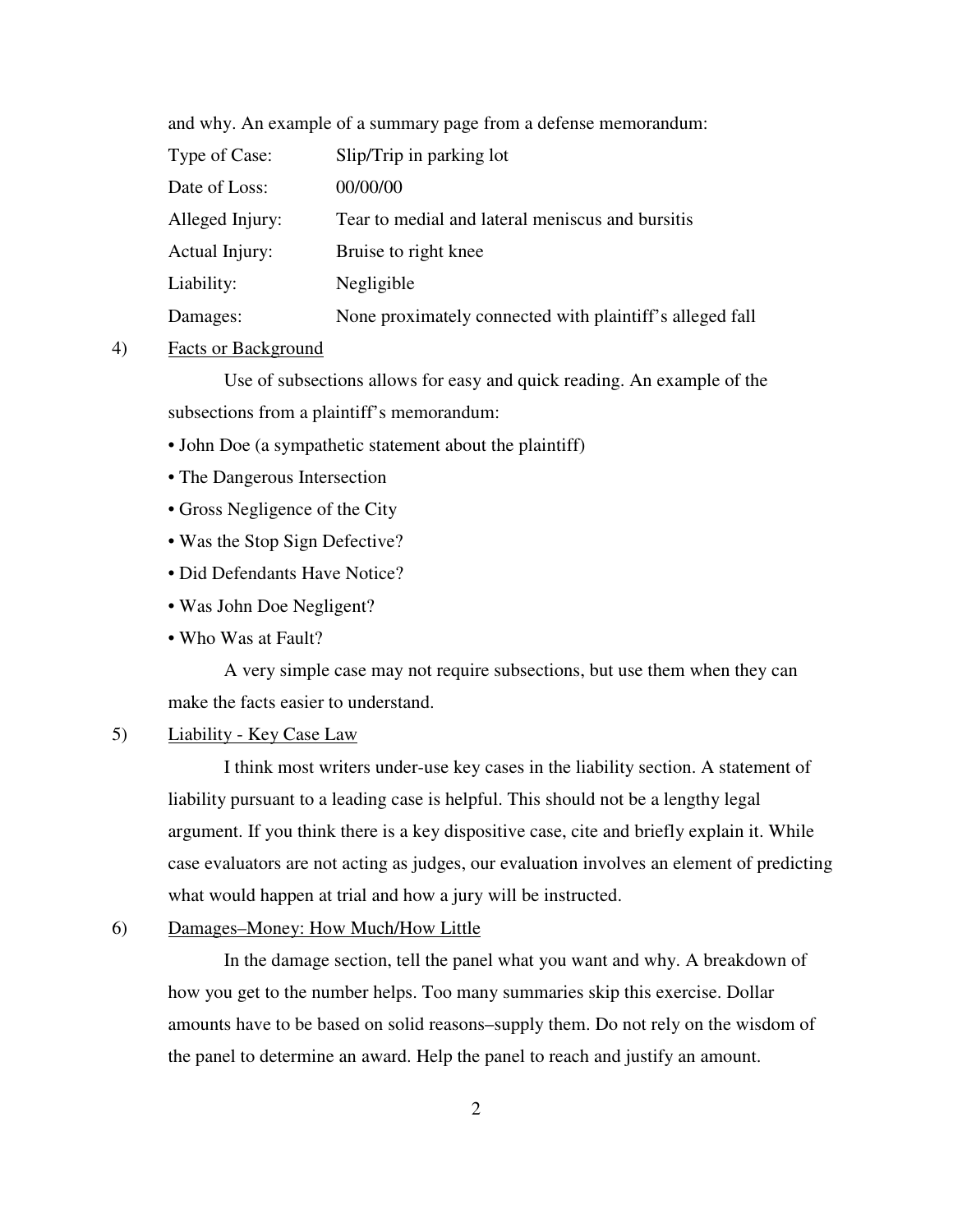In addition to an outline of the reasons for a dollar amount, I have been influenced by realistic comparisons to other cases in the same jurisdiction. Sources for comparative information include Michigan Lawyers Weekly and Jury Verdict Research, Inc. The goal for the proceeding is to encourage a settlement, but an outrageous request or offer lessens credibility with the panel and lessens your ability to influence the panel.

## 7) Attachments

 Less is best. An inch or more of handwritten medical notes will likely go unread. If it is worth attaching a police report, medical record, letter or deposition answer, highlight the key words. Use a yellow highlighter on each mediator's copy.

#### 8) Index or Tabs

 Anything that helps us quickly get to the referenced attachment is appreciated. If it's worth attaching, it's worth putting an index tab on the document.

## 9) Color Photos

 Is that a crack or a line on the sidewalk? If it's worth attaching a picture, use a color photo. If a picture is to indicate depth or size, use a ruler in the photo. A bad picture is not worth 1000 words.

## 10) Using Exhibits

When there is a key short exhibit, such as a one-page police report or a photo, place the exhibit within the body of the summary instead of at the end. This forces a mediator to review the critical exhibit immediately.

#### 11) Medical Description

 Assume that at least the neutral panel member does not have a medical license. For example, the following description does not help me evaluate the claimed damages:

"...suffering from arthromyelgia, asymmetrical motor neuropathy, cephalgia, cervicalgia, displacement of meniscus, muscle spasm, myofacial pain dysfunction, myoneural disorder, otalgia, tinnitus, and trauma to the head and neck". What does this mean in the real world?

# 12) Police Reports

 Don't assume that everybody can read this coded document. The vehicle is a "7." The party received an "A" injury. Are these good or bad? Explain that a "1" indicates the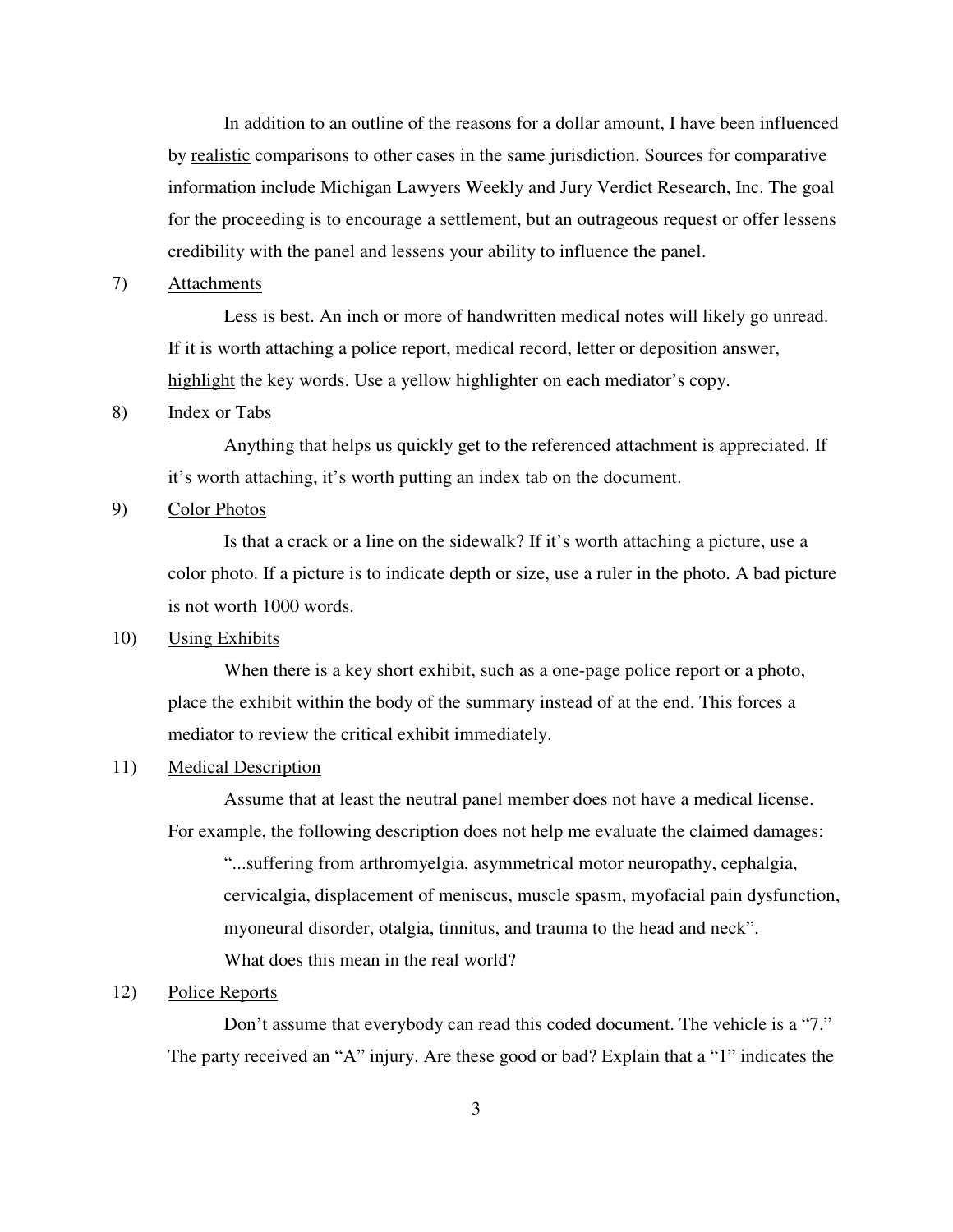least damage and a "7" the worst. Explain that an "A" is the worst non-fatal injury. Perhaps attach the "State of Michigan Traffic Crash Report Explanation Sheet" as support.

## **Other Influences**

#### 13) File on Time

 In spite of the requirement to file summaries 14 days before the hearing, I've given up picking them up until three working days prior to the hearing. Too many summaries are not filed on time. I prefer to read all of the summaries on a case at the same time. Those who bring them the day of the hearing and think they're gaining an edge by revising theirs to rebut the opposition are just hurting themselves. Unfairness to the other side is not a way to win points. If you want a summary to be seriously considered, get it in on time.

#### 14) The Doctor

 The plaintiff's summary or oral presentation may include, "Then plaintiff X was sent by the defense attorney to see Dr. Z who is yet to find a living person injured...", while the defense brief or oral presentation refers to "infamous Dr. W who saw plaintiff X directly after his first meeting with his plaintiff attorney...." This factor of the predictability of medical findings probably has a greater impact on panel members than on jurors who are less aware of a particular doctor's reputation.

 Since many doctors want to avoid the legal system, there is a real dilemma for counsel. However, when a panel is aware of the credibility or lack of credibility of a doctor or institution, it often does influence the award.

## 15) Insurance

 Although the amount of insurance which a defendant has should be irrelevant, it does have a tremendous impact on panel awards. The goal of the case evaluation is to evaluate, but also to encourage settlements. The experienced plaintiff and defense counsel sitting as a mediator always want to know the insurance limits. MCR 2.403(J)(3) specifically allows this inquiry.

4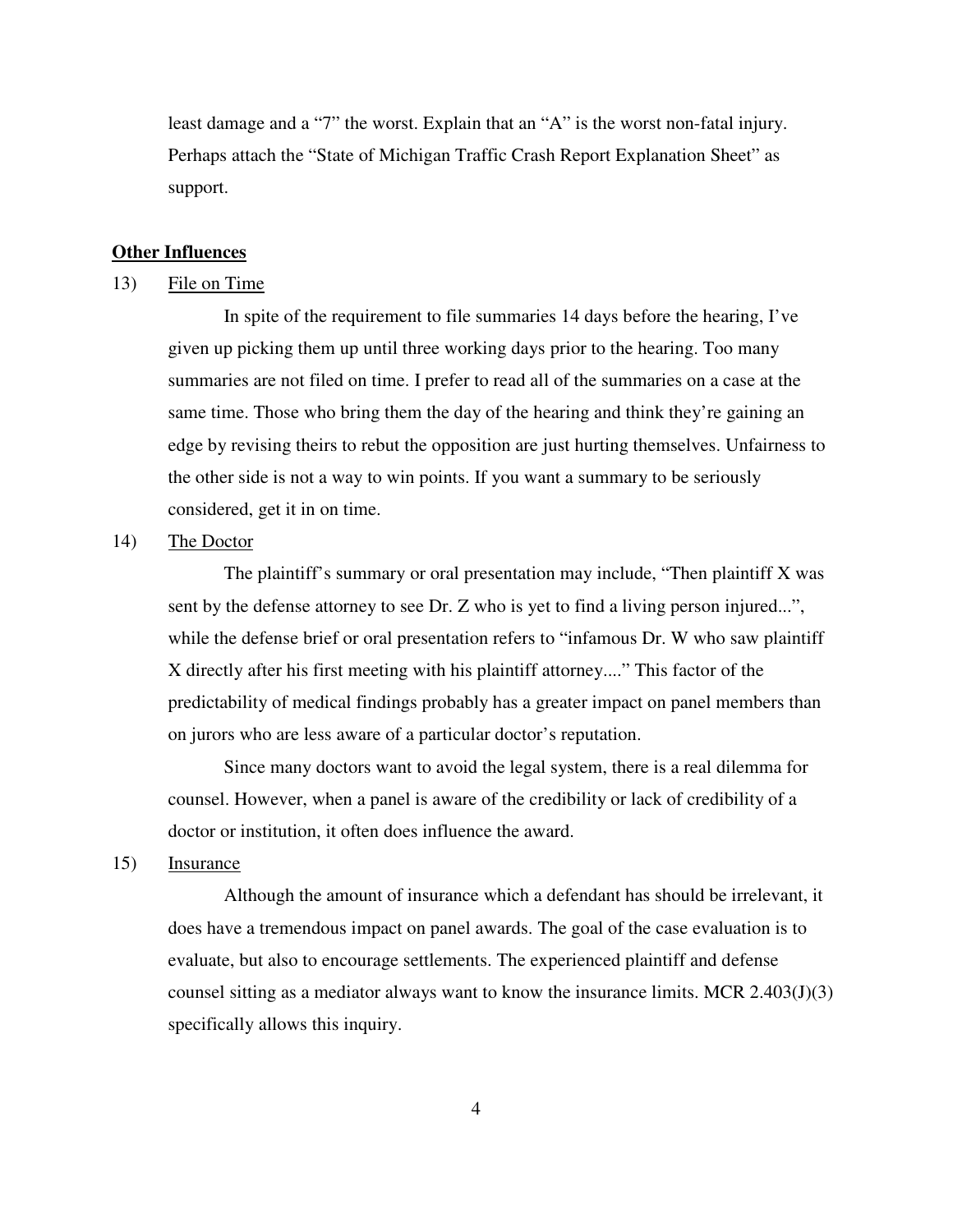#### **The Hearing**

## 16) Be Polite

 Let the other side speak. You will have an equal opportunity. Almost all of these hearings are polite and civilized. Nobody is impressed or influenced by boorish behavior.

17) The Panel

 I have been very pleased with the level of preparation shown by both the plaintiff and defense mediators. They are prepared for the hearing, and at times know the case better than the lawyer sent to "cover" the mediation for the party. Instead of being predictable advocates, it is often the plaintiff's mediator who wonders why a case was filed or the defense mediator who thinks that more should be offered. When acting as mediators, attorneys take their role seriously.

#### 18) What Will You Take/Give

 After both presentations, there is usually a brief meeting with plaintiff counsel and then separately with defense counsel. Do not reveal prior settlement discussions to the panel unless both sides are in the room and agree to reveal the prior discussions.

 It does not help the panel to help you if your demand or offer is unrealistic. My experience is that counsel's offer or demand is usually within 50% of what they are actually expecting. For example, defendant is willing to pay \$15,000, so offers \$10,000; plaintiff would settle for \$10,000, but demands \$15,000. Occasionally plaintiff counsel asks for less–or defense counsel offers more–than the panel may have had in mind. Generally these unexpected offered amounts will be used in determining the award amount. The panel will assume that counsel has a better idea of the weaknesses or strengths of the case. Remember, our goal is to engender settlements.

19) The Lawyers

 A few lawyers come to the hearings preceded by big reputations. Does this affect the award? No. I think what most affects the award is the summary and presentation which often demonstrate that the reputation is deserved. The better prepared and more reasonable counsel will have a greater impact on the panel.

20) The Award